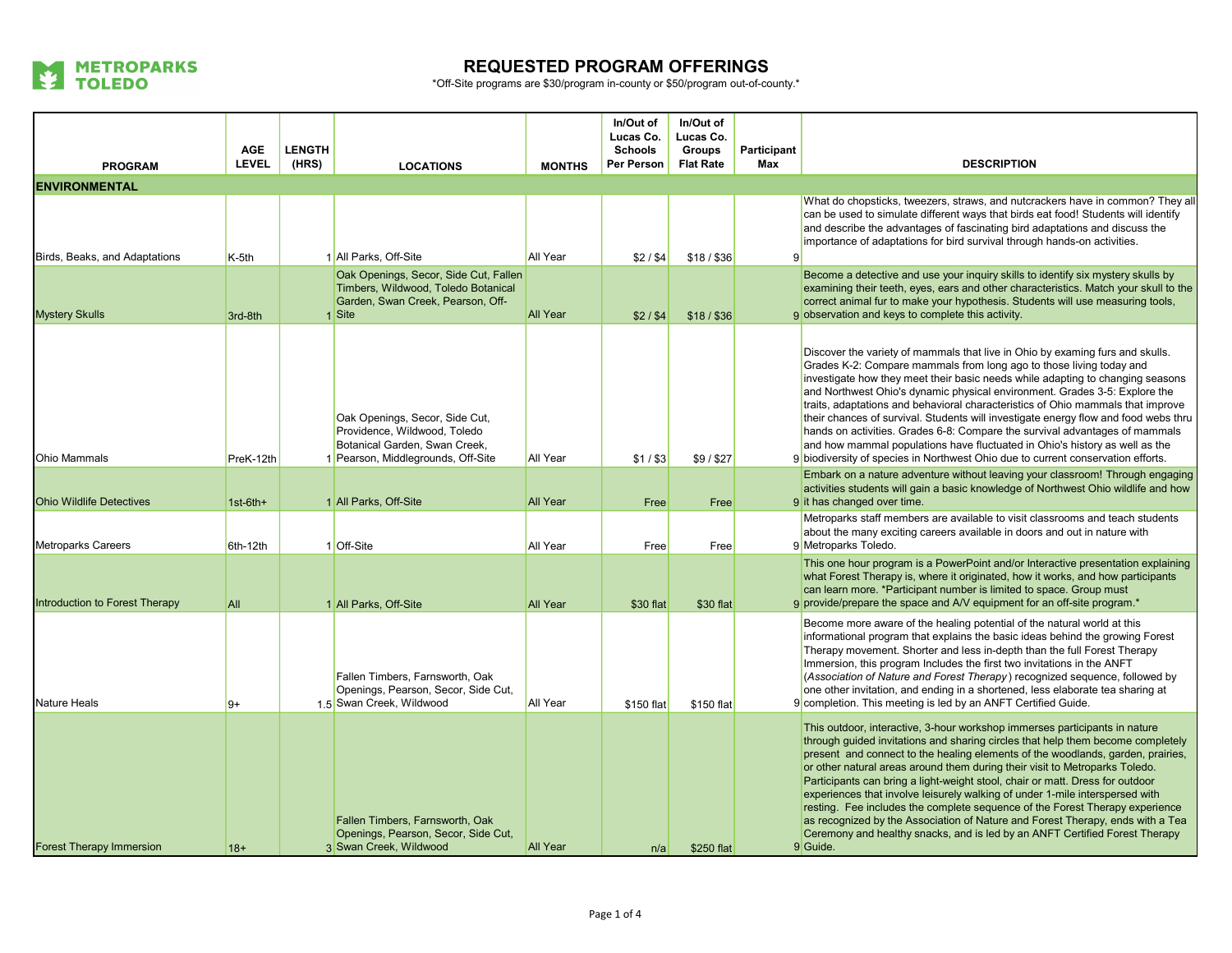

| Nature Walk                    | All      | Oak Openings, Howard Marsh, Blue<br>Creek, Pearson, Secor, Swan Creek,<br>Wildwood, Providence, Bend View,<br>Farnsworth, Side Cut, Fallen Timbers,<br>Westwinds, Toledo Botanical Garden,<br>I Wiregrass | All Year        | $$1/$ \$3 | \$9/\$27    | Students will explore the wonders of the natural world through an interpreter-led<br>walk. Travel through diverse ecosystems and engage your sense of hearing, sight<br>and sometimes touch. The plants, animals and signs of the seasons will change<br>9 throughout the year.                                                                                                                                                                                                                                                                                                  |
|--------------------------------|----------|-----------------------------------------------------------------------------------------------------------------------------------------------------------------------------------------------------------|-----------------|-----------|-------------|----------------------------------------------------------------------------------------------------------------------------------------------------------------------------------------------------------------------------------------------------------------------------------------------------------------------------------------------------------------------------------------------------------------------------------------------------------------------------------------------------------------------------------------------------------------------------------|
| Nature at Night Walk           | All      | Oak Openings, Secor, Side Cut,<br>1 Wildwood, Swan Creek, Pearson                                                                                                                                         | <b>All Year</b> | $$3/$ \$5 | $$27/$ \$45 | Experience the sounds and smells of nature after dark. Take advantage of this<br>rare opportunity to visit the park after hours in search of owls, raccoons, insects<br>and other nocturnal animals. Learn about the moon and night sky. Enjoy activities<br>9 that heighten your senses and fool your brain.                                                                                                                                                                                                                                                                    |
| <b>Endangered Species Walk</b> | K-12th   | 1 Oak Openings, Secor, Wildwood                                                                                                                                                                           | <b>All Year</b> | $$1/$ \$3 | \$9/\$27    | The Oak Openings Region is home to more rare and endangered plants and<br>animals than anywhere else in Ohio! Spend some time along the trails to discover<br>the globally significant habitat right here in Lucas County. Discover the beauty and<br>richness by exploring rare habitats like dunes, savannas, and prairies. This<br>unforgettable and engaging field experience will deepen students' awareness of<br>these unique, natural communities of endangered plants and animals that call the<br>9 Oak Openings "home."                                               |
| <b>Feathered Friends</b>       | $K-12th$ | Howard Marsh, Oak Openings, Secor,<br>Side Cut, Wildwood, Swan Creek,<br>Pearson, Providence                                                                                                              | <b>All Year</b> | $$1/$ \$3 | \$9/\$27    | Birds come in a variety of colors, patterns, sizes, and shapes and Northwest Ohio<br>is one of the world's hotspots for bird species and diversity. Learn some basics of<br>bird identification, bird sounds, and how to spot birds on the trails using<br>9 binoculars.                                                                                                                                                                                                                                                                                                         |
| Plant Science 101              | K-12th   | Oak Openings, Secor, Wildwood,<br>Toledo Botanical Garden, Pearson,<br>Swan Creek, Middlegrounds,<br>1 Providence, Farnsworth                                                                             | April-October   | $$1/$ \$3 | \$9/\$27    | Learn about Ohio's plants from small to large. K-2: Use personal observation to<br>discover how a plant grows and uses the physical environment around it for<br>survival. 3-5: What are the parts of a plant and what is their job? Learn the answer<br>by exploring food chains and investigating energy transfer within an ecosystem as<br>well as plant life cycles. Grades 6-8: Discover why the right amount of soil, water,<br>sun and space are important for plant survival and how a plant's structure<br>9 determines which type Metroparks habitat it can thrive in. |
| <b>Pollinator Parade</b>       | $K-12th$ | Oak Openings, Secor, Wildwood,<br>1 Toledo Botanical Garden                                                                                                                                               | April-Sept.     | \$2/\$4   | $$18/$ \$36 | What is a pollinator and why are they important? Explore the trails and gardens<br>searching for bees, flies, butterflies, and insects. Learn the ways insects, birds,<br>9 and other animals spread pollen and disperse seeds, and about their life cycle.                                                                                                                                                                                                                                                                                                                      |
| Pond/River Study               | K-12th   | Oak Openings, Pearson, Providence,<br>Farnsworth, Secor, Swan Creek,<br>Middlegrounds, Side Cut                                                                                                           | All Year        | \$2/\$4   | $$18/$ \$36 | Tadpoles, snails and dragonfly nymphs are just a few of the animals students may<br>find as they explore life in ponds and rivers. Working as teams, students will<br>collect samples of pond life and work with identification keys and apps to examine<br>9 their catch.                                                                                                                                                                                                                                                                                                       |
| Rock it Out!                   | $K-12th$ | Farnworth, Blue Creek, Providence,<br>1 Side Cut                                                                                                                                                          | <b>All Year</b> | $$2/$ \$4 | $$18/$ \$36 | Discover geologic forces that shaped Northwest Ohio and learn about what rocks<br>and minerals are found under the ground. Students will search for real life<br>examples of weathering, erosion, deposition, and glacial striations on the trails<br>and make comparisons between the types of organisms that lived long ago and<br>9 those that exist today through fossil study.                                                                                                                                                                                              |
| Science of Seeds               | K-6th    | Wildwood, Toledo Botanical Garden,<br>Secor, Side Cut, Oak Openings, Swan<br>Creek, Blue Creek                                                                                                            | April-October   | \$2/\$4   | $$18/$ \$36 | Where do seeds come from? How does it get planted? What do seeds need to<br>grow? Complete a seed hunt and explore the park as we find answers while<br>9 searching for different seeds.                                                                                                                                                                                                                                                                                                                                                                                         |
| Soil Study                     | $K-12th$ | Oak Openings, Secor, Wildwood, Side<br>1 Cut, Swan Creek                                                                                                                                                  | <b>All Year</b> | \$2/\$4   | $$18/$ \$36 | Explore the geology of northwest Ohio and learn about the powerful forces of<br>nature that shaped this area. Observe the different types of soil and find examples<br>9 of erosion, deposition and changes in the landscape.                                                                                                                                                                                                                                                                                                                                                    |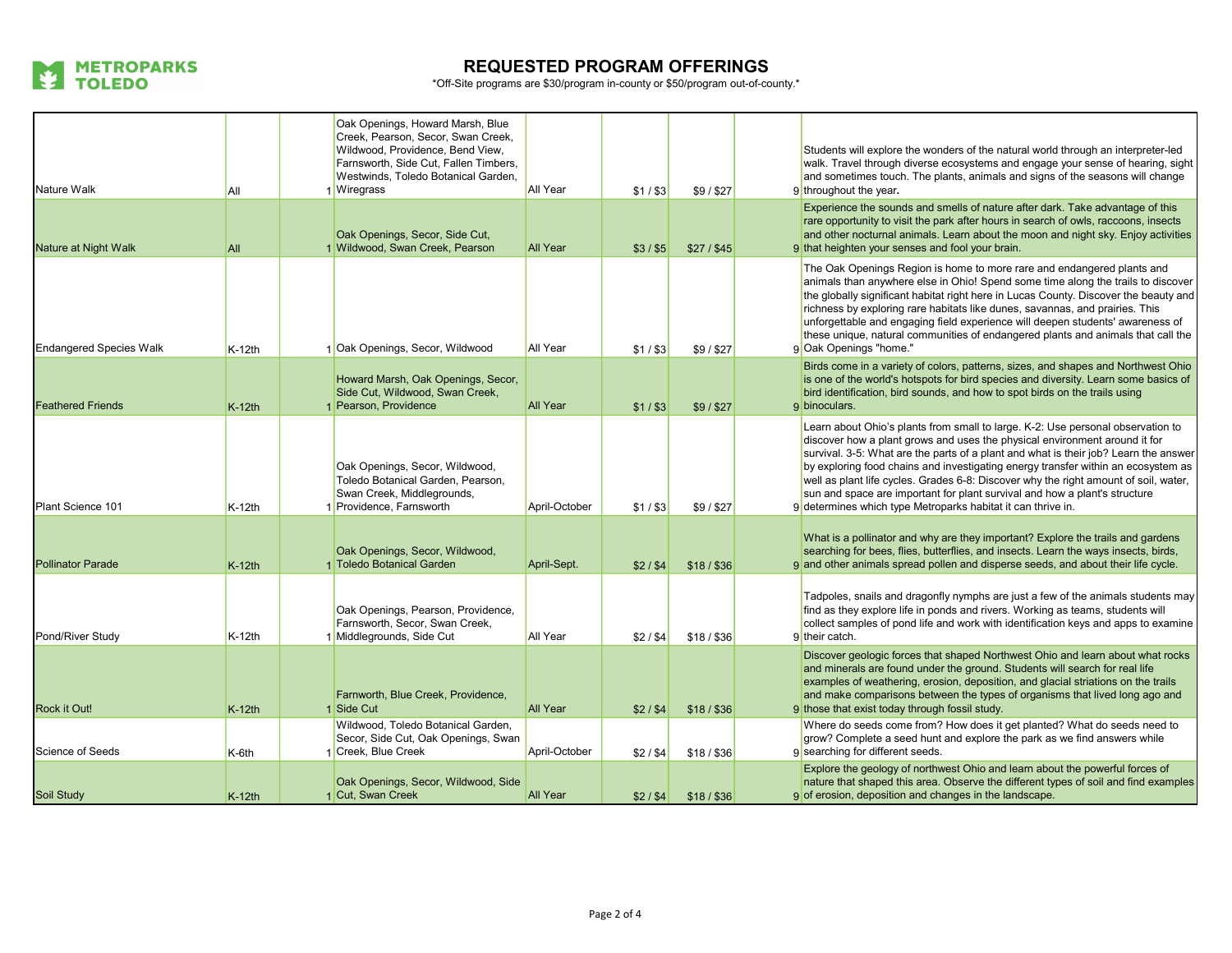

| <b>Terrific Trees</b>                        | K-12th    | Oak Openings, Secor, Sidecut,<br>Providence, Farnsworth, Wildwood,<br>Toledo Botanical Garden, Swan Creek,<br>1 Pearson, Westwinds | All Year            | \$2/\$4   | $$18/$ \$36 | Investigate and compare the physical traits and survival characteristics of<br>Metroparks' amazing array of trees while discovering their importance to wildlife<br>and people. K-2: Explore the basic needs of trees, life cycles and fossil evidence.<br>3-8: Explore trees' internal and external structures and functions, life cycles and<br>9 learn to identify 5 native species. |
|----------------------------------------------|-----------|------------------------------------------------------------------------------------------------------------------------------------|---------------------|-----------|-------------|-----------------------------------------------------------------------------------------------------------------------------------------------------------------------------------------------------------------------------------------------------------------------------------------------------------------------------------------------------------------------------------------|
| <b>Wiggly Worms</b>                          | $K-4th$   | Secor, Side Cut, Swan Creek, Oak<br>Openings, Wildwood, Toledo Botanical<br>1 Garden, Pearson                                      | <b>April-August</b> | \$2/\$4   | $$18/$ \$36 | Worms are great recyclers! Observe live worms and even a few gummy worms to<br>see how they move, grow, stretch and eat. A story and outdoor exploration looking<br>9 for signs of worms will be included.                                                                                                                                                                              |
| <b>CULTURAL HISTORY</b>                      |           |                                                                                                                                    |                     |           |             |                                                                                                                                                                                                                                                                                                                                                                                         |
| Black Swamp Settlement and Pioneer<br>Chores | K-5th     | 1 Pearson                                                                                                                          | All Year            | $$1/$ \$3 | \$9/\$27    | Get down and dirty performing chores done prior to the conveniences of modern<br>home technology. Students learn through hands-on experiences how families<br>lived by rotating through stations washing laundry, carding wool, churning butter<br>9 and other activities.                                                                                                              |
| Build a Wigwam                               | K-4th     | 1 Fallen Timbers, Wildwood, Providence All Year                                                                                    |                     | \$2/ \$4  | $$18/$ \$36 | What is the difference between a Wigwam and a Tipi? Learn the differences as<br>your class works as a team to build a conical wigwam and learn about the ways of<br>9 life on the Ohio Frontier through a game and story.                                                                                                                                                               |
| Fallen Timbers Battlefield Walk              | 4th-Adult | 1 Fallen Timbers                                                                                                                   | All Year            | $$1/$ \$3 | \$9/\$27    | Travel in the footsteps of General Anthony Wayne, the American Legion and<br>Native Americans along the Maumee River corridor. Fallen Timbers was the last<br>major battle in the Indian Wars opening the Northwest Territory to settlement and<br>9 profound changes over time.                                                                                                        |
| <b>Oak Grove School</b>                      | $K-12th$  | 1 Wildwood                                                                                                                         | <b>All Year</b>     | $$1/$ \$3 | \$9/\$27    | Enroll as a student of Oak Grove School and take courses in reading, writing and<br>nature study reminiscent of in 1900's. The school marm will introduce students to<br>9 the daily routines of children in one room schoolhouses of long ago.                                                                                                                                         |
| Natives of the Maumee Valley                 | 5th-Adult | 1 All, Off-Site                                                                                                                    | All Year            | \$2/\$4   | $$18/$ \$36 | Living in Northwest Ohio, the Natives of the Maumee Valley relied on the land's<br>resources for survival. Learn about trading, clothing, style, work, play, and other<br>9 aspects of daily life and culture on the Ohio frontier.                                                                                                                                                     |
| On the Trails of History                     | 4th-Adult | 1 All Parks, Off-Site                                                                                                              | <b>All Year</b>     | $$2/$ \$4 | $$18/$ \$36 | Each Metropark has its own unique story of the past to tell. Learn about the<br>historical and cultural features of a Metropark of your choice on a walking tour. For<br>9 offsite programs: a powerpoint will be presented.                                                                                                                                                            |
|                                              |           |                                                                                                                                    |                     |           |             |                                                                                                                                                                                                                                                                                                                                                                                         |
| <b>OUTDOOR SKILLS</b>                        |           |                                                                                                                                    |                     |           |             |                                                                                                                                                                                                                                                                                                                                                                                         |
| Archery                                      | $8+$      | Blue Creek, Oak Openings, Pearson,<br>1 Providence, Side Cut, Westwinds                                                            | April-Nov           | \$4/\$6   | \$32/\$48   | Ready, aim, fire! Participants will learn the basics of archery, the science behind a<br>bow and arrow, and boost their confidence.                                                                                                                                                                                                                                                     |
| <b>Archery and Fireside S'mores</b>          | $8+$      | 1.5 Oak Openings, Westwinds                                                                                                        | Nov-April           | $$6/$ \$8 | \$48/\$64   | Ready, aim, fire! Participants will learn the basics of archery, the science behind a<br>bow and arrow, and boost their confidence. A toasty fire awaits participants upon<br>arrival. Refine your archery skills, stop for a quick warm up and s'more at your<br>8 leisure, then shoot some more!                                                                                      |
| <b>Backyard Bass</b>                         | 3-8 yrs   | 1 All Parks, Off-Site                                                                                                              | All Year            | $$1/$ \$3 | \$9/\$27    | No hooks, no worms, no problem. Young students will learn how to cast and reel<br>9 in a toy fish.                                                                                                                                                                                                                                                                                      |
| Canoeing                                     | $8+$      | 1 Side Cut, Pearson                                                                                                                | May-Sept.           | $$5/$ \$7 | \$40/\$56   | Students will learn paddling skills and enjoy the scenery on this naturalist led<br>canoe paddle. Explore the aquatic habitats of Metroparks inland ponds and<br>8 search for animals that call these places home.                                                                                                                                                                      |
| <b>Fire Building</b>                         | $5+$      | 1 All Parks                                                                                                                        | All Year            | \$2/\$4   | $$18/$ \$36 | What skill helps you purify water, emergency signal, cook food, and more?<br>Students will learn how to safely build a fire as well as the science behind this<br>9 incredibly useful tool.                                                                                                                                                                                             |